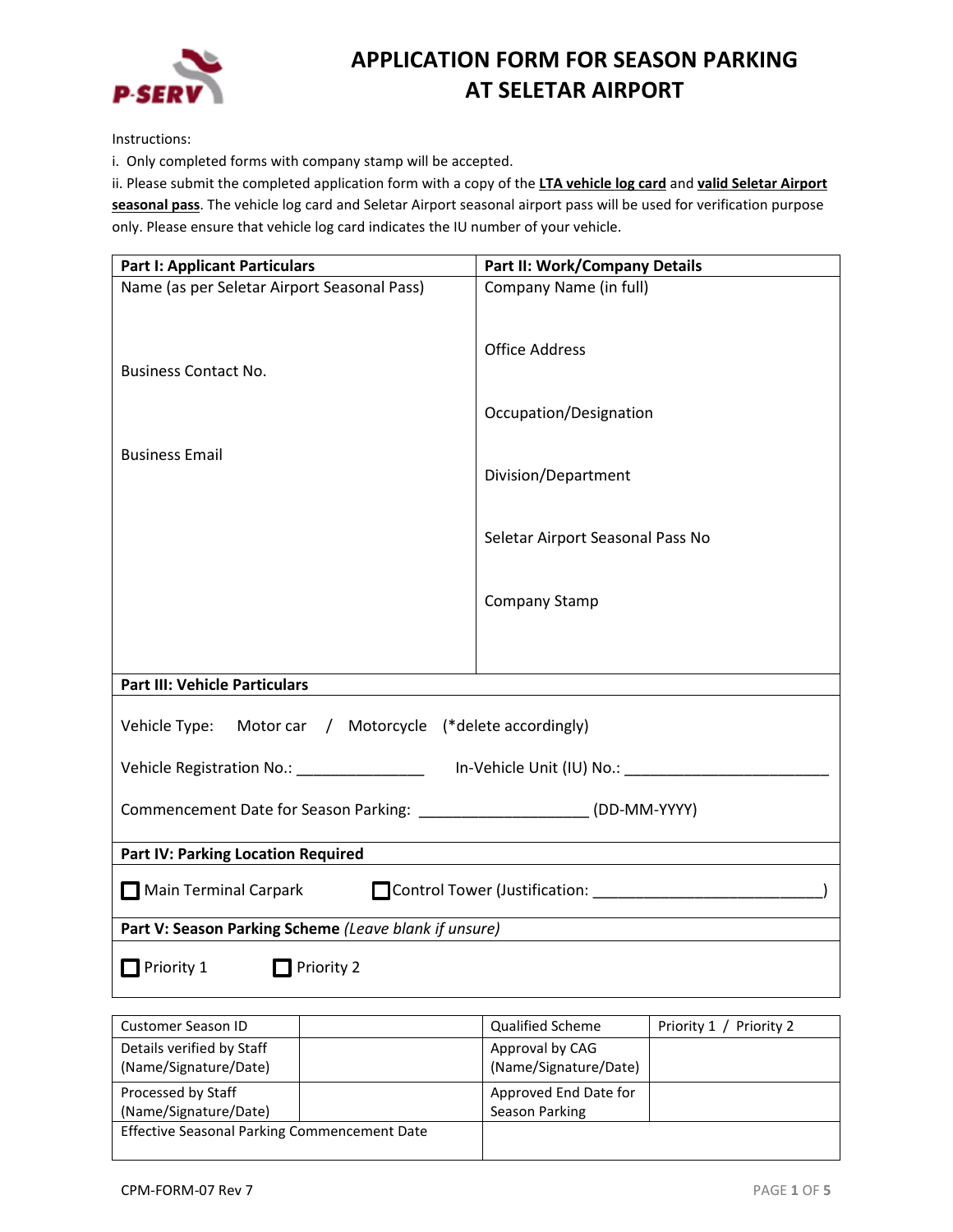- 1. In consideration of the payment by the Parker of the Parking Fee specified in the Schedule, the Company on behalf of Changi Airport Group (CAG) grants the Parker the right to park vehicle in the Car Park in accordance with the details specified in the Schedule of Conditions set out below.
- 2. This Agreement will commence on the date specified (*under Part III*) and will continue from month to month until terminated by either part in accordance with the Conditions.
- 3. By signing the Agreement, the Parker:
	- a) acknowledges that the Parker is aware of and bound by the Conditions, confirms that the Parker will acquaint each person who uses the Car Park under this Agreement with the Conditions and warrants that each such person will observe the Conditions.
	- b) consents to the collection, use and disclosure of the Parker's personal data for the purposes of the provision of car park services and operations by CAG.
- 4. The application form is to be submitted with the Monthly Interbank GIRO form, copy of the LTA vehicle log card and copy of applicant's valid Seletar Airport seasonal pass for approval. Vehicle log card and valid Seletar Airport seasonal pass will be necessary for verification purpose. Upon verification, they will be returned to you. Approval may take up to 5 working days.
- 5. Upon approval of the application, applicant will be notified to proceed to make payment at Seletar Airport Information Counter. The applicant is to bring along the approved Application Form, Monthly Interbank GIRO Form, copy of the LTA vehicle log card and copy of applicant's valid Seletar Airport seasonal pass. The applicant is also advised to bring along the bank token as payment will be done through internet bank transfer at the Seletar Airport Information Counter.
- 6. For payment submitted from  $1^{st}$  to  $15^{th}$  of the month, a total fee of \$160.00 for motor cars or \$30.00 for motorcycles will be collected for the payment of season parking of the current and following month. Thereafter, the GIRO deductions will commence for the subsequent month. Season parking will be effective the following day after successful payment.
- 7. For payment submitted from 16<sup>th</sup> to end of the month, a total fee of \$120.00 for motor cars or \$22.50 will be collected for the payment of season parking of the current and following month. Thereafter, the GIRO deductions will commence for the subsequent month. Season parking will be effective the following day after successful payment.
- 8. Applicants under Priority 2 parking scheme will be given a minimum of 1 month's notice for cessation of their season parking when required.

# Declaration by Applicant

I confirm that all particulars given are true and correct and agree that my season parking arrangement may be terminated by the car park operator on behalf of CAG, or by CAG directly if I am found to have contravened with the terms and conditions governing the use of season parking at Seletar Airport.

Signature of Applicant and Date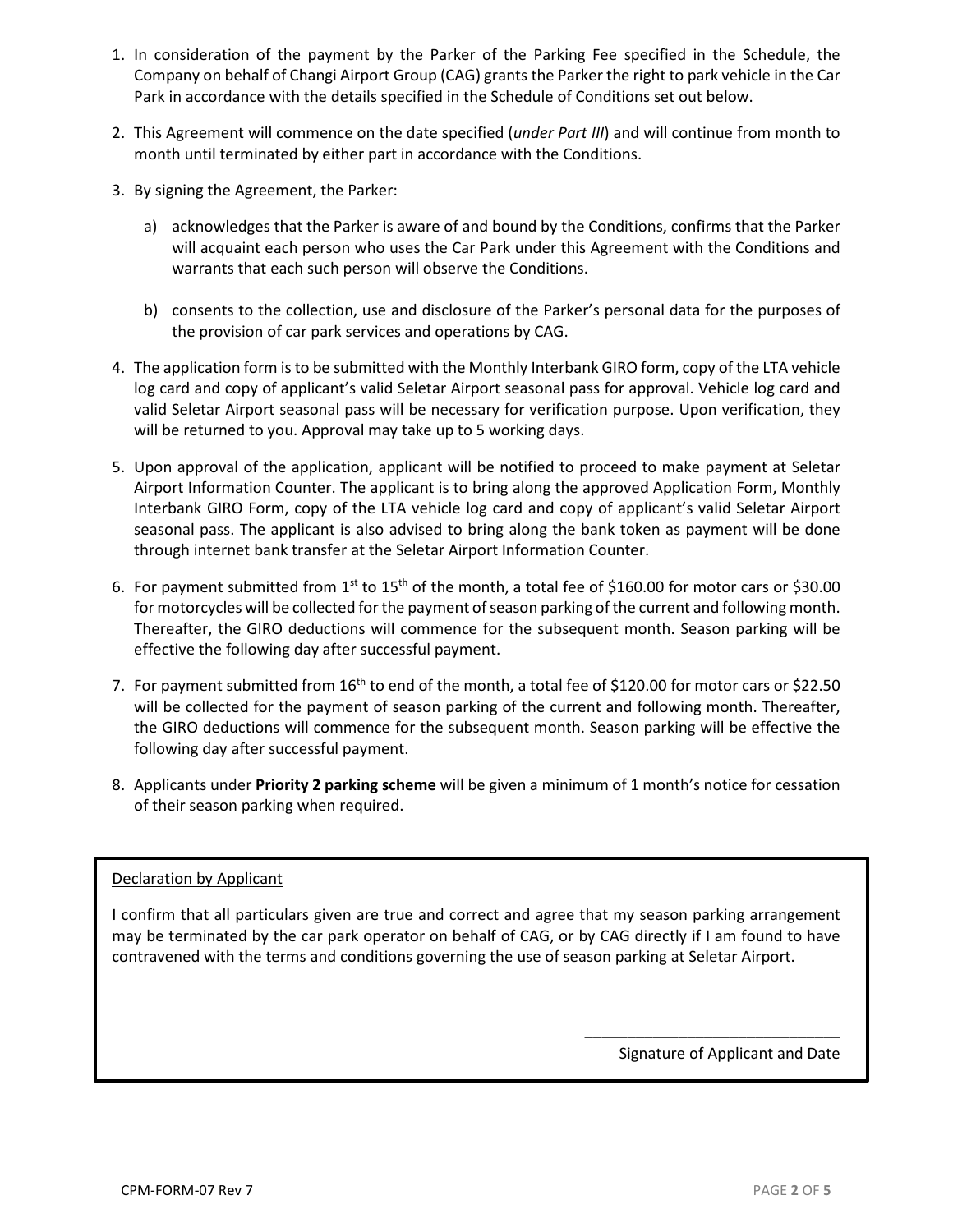| <b>Customer Season ID</b>                | Processed by Staff<br><b>Effective Date</b>                                                                |              |  |
|------------------------------------------|------------------------------------------------------------------------------------------------------------|--------------|--|
| <b>P-SERV</b>                            | <b>ACKNOWLEDGEMENT SLIP FOR</b><br><b>APPLICATION FORM FOR SEASON PARKING</b><br><b>AT SELETAR AIRPORT</b> |              |  |
| Date of Payment:                         | (DD-MM-YYYY)                                                                                               |              |  |
| Mode of Payment: BANK TRANSFER / PAYNOW  |                                                                                                            |              |  |
| For Bank Transfer Only:<br>Name of Bank: | (POSB / DBS / UOB / OCBC / CITIBANK etc.)                                                                  |              |  |
| <b>Season Parking</b><br>Valid Date:     | (DD-MM-YYYY) to                                                                                            | (DD-MM-YYYY) |  |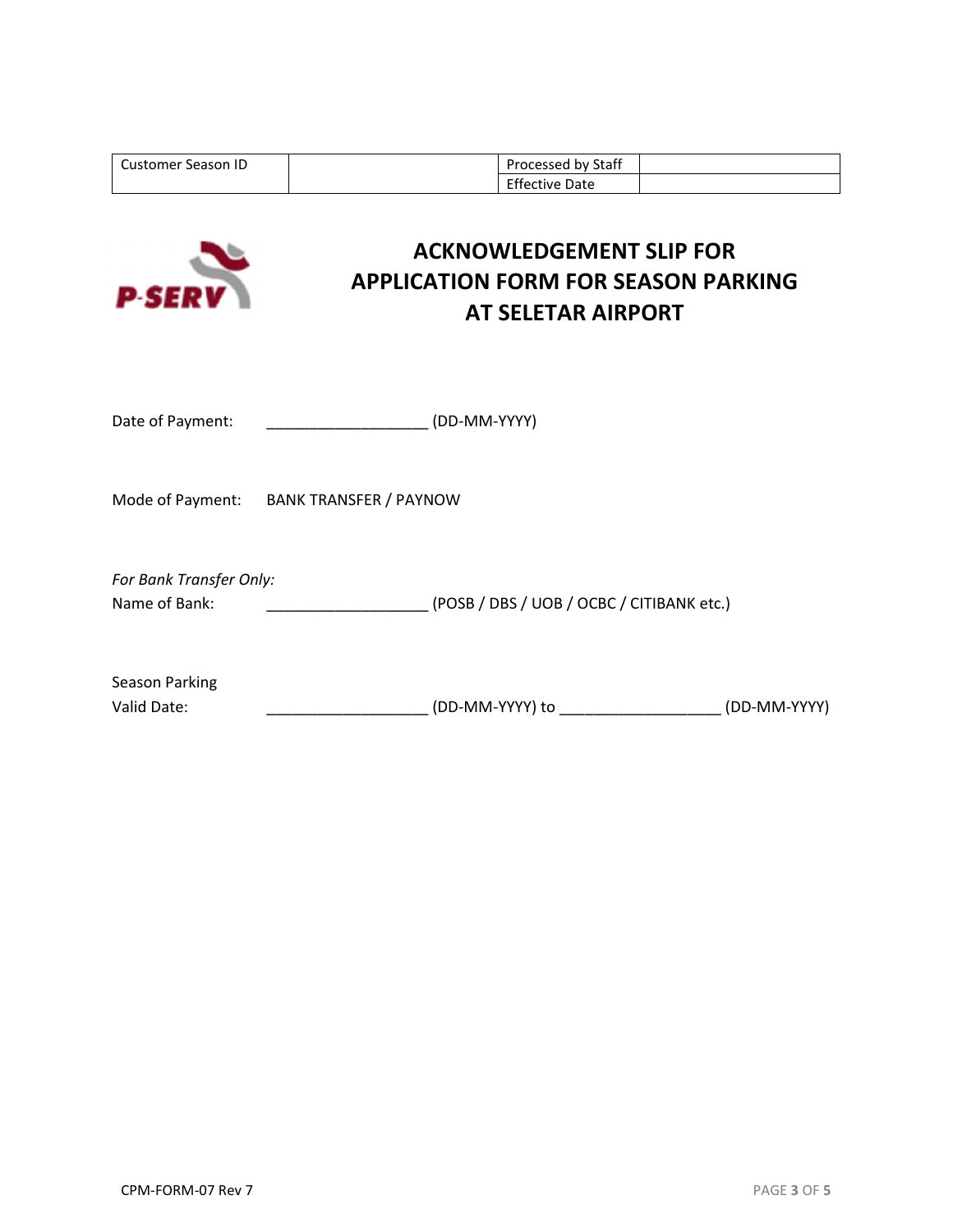## 1 Application

- 1.1 By submitting an application for season parking at Seletar Airport, the applicant is deemed to have:
	- i. Declared that all information provided in the application are true and accurate;
	- ii. Consented to the collection, use and disclosure of his/her personal data for the purposes of the provision of car park services and operations;
	- iii. Read, understood and agreed to be governed by the terms and conditions governing season parking at Seletar Airport.
	- iv. Sought their employer's consent to utilize their allocated season parking quota.
- 1.2 Any approval of applications shall be for the half or full calendar month. Season parking charges will not be apportioned for any other part thereof month basis.
- 1.3 Upon approval of application, payment for two (2) months of season parking fees while GIRO arrangement is being set up, shall be made payable to "P-Serv Pte Ltd" by bank transfer or paynow. Season parking will be effective on the following day after payment has been made.
- 1.4 A duly signed "Application Form for Season Parking at Seletar Airport" must be submitted together with the IU number for the application of the season parking.
- 1.5 The vehicle must be registered under the name of the applicant, parent, or spouse.
- 1.6 The vehicle log card and identity card/ Certificate of Incorporation / Business Registration Certificate must be produced for verification of the vehicle's ownership upon application.
- 1.7 Supporting documents must be provided if the vehicle is registered under the name of the parent or spouse (i.e. birth certificate if vehicle is under parent's name and marriage certificate if vehicle is under spouse's name).
- 1.8 Only one vehicle for each applicant may qualify for season parking.
- 1.9 The car park operator on behalf of Changi Airport Group, or CAG reserves the right to reject or withdraw any application at its sole and absolute discretion.

#### 2 Allocation of Season Parking Entitlements

- 2.1 An applicant who is employed under an airport partner e.g. airline, ground handling agent, tenant, is awarded with season parking based on the prevailing quota allocated to his/her employer.
- 2.2 If the quota has been met, eligible applicants can choose to be placed under Priority 2 season parking scheme and/or to be placed on the waiting list.
- 2.3 Applicants under Priority 2 season parking scheme are to notify themselves that their season parking entitlement can be withdrawn by CAG, or the car park operator on behalf of CAG, with a minimum of one (1) month's notice.
- 2.4 When an existing season parker leaves or terminates his/her service with the company, it is the duty of the season parker to terminate his/her season parking under the current employer.
- 2.5 Should the applicant be employed with another airport partner, the applicant will have to reapply for season parking based on the quota allocated to their subsequent employer.

#### 3 Renewal of Season Parking

- 3.1 Season parking fees are payable monthly in advance.
- 3.2 The season parking fees and other charges levied are subjected to prevailing Goods and Services Tax (GST) where applicable.
- 3.3 GIRO deductions will be made on the 10<sup>th</sup> of each preceding month. If the 10<sup>th</sup> falls on a non-working day or public holiday, the deduction will be made on the preceding working day.
- 3.4 If payment is unsuccessful on the first attempt, a second attempt will be made on the 15<sup>th</sup>. If the second attempt is unsuccessful, the season parking arrangement shall be deemed to be terminated and the parker will pay per min parking charges from the 1st of the following month.
- 3.5 Late renewal of season parking shall not entitle the season parking holder to any refund of any per min parking charges paid.
- 3.6 The season parking rates may be revised from time to time. Existing season parkers will be given one (1) month's notice on any revision of such rates. At the expiry of the notice period, the season parker will be required to pay the revised season parking charges.

#### 4 Enforcement Activities

- 4.1 Enforcement activities are carried out by the car park operator.
- 4.2 Warning letters may be issued by the car park operator on behalf of CAG, or CAG directly, if any season parker is found to have contravened with the terms and conditions governing the use of season parking during the enforcement checks.
- 4.3 An existing season parking arrangement may also be terminated by the car park operator on behalf of CAG, or by CAG directly, if any season parker is found to have contravened with the terms and conditions governing the use of season parking during these enforcement checks.
- 4.4 This includes, but is not limited to:
	- i. Transferring or selling of season parking rights to persons other than the applicant;
	- ii. Parking outside of designated areas allowed by the season parking agreement; and
	- iii. Failure of the season parker to terminate season parking contract upon termination of service with the employer.